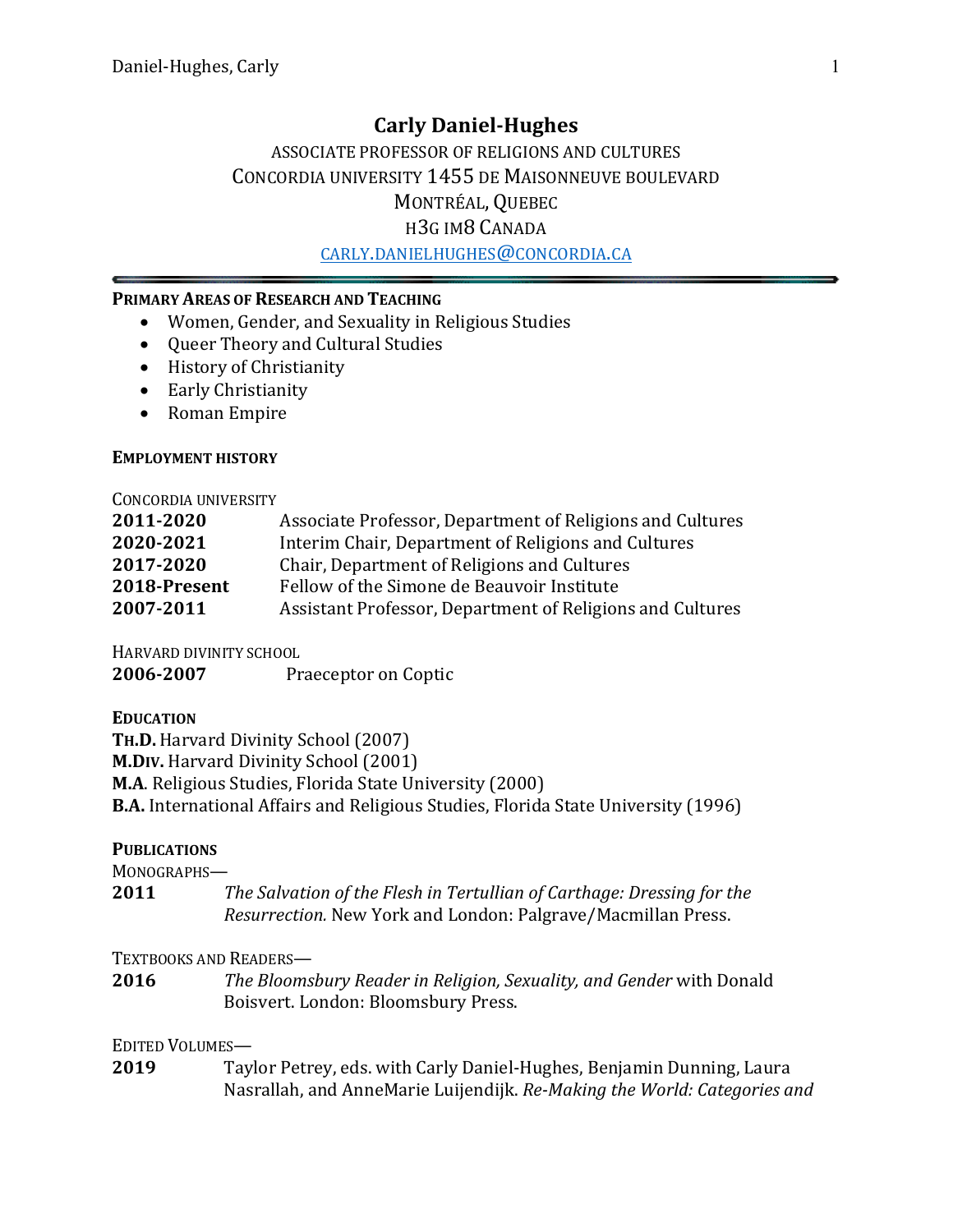| 2017              | Early Christianity. Essays in Honor of Karen L. King. Tübingen: Mohr Siebeck.<br>Fred Tappenden and Carly Daniel-Hughes, eds. Coming Back to Life: The<br>Permeability of Past and Present, Mortality and Immortality, Death and Life<br>in the Ancient Mediterranean, Montreal: McGill University Library.                                                                                                 |
|-------------------|-------------------------------------------------------------------------------------------------------------------------------------------------------------------------------------------------------------------------------------------------------------------------------------------------------------------------------------------------------------------------------------------------------------|
| 2014              | Kristi Upson-Saia, Carly Daniel-Hughes, and Alicia Batten, eds. Dressing<br>Judeans and Christians in Antiquity. New York and London: Routledge Press.<br>"Putting on the Perfect Man: Clothing and Soteriology in the Gospel of Philip,"<br>In Dressing Judeans and Christians in Antiquity, pages 215-231. Kristi Upson-<br>Saia, Carly Daniel-Hughes, and Alicia Batten, eds. Surrey, UK: Ashgate Press. |
| ARTICLES-         |                                                                                                                                                                                                                                                                                                                                                                                                             |
| 2020A             | "The Apostle of Failure: The Corinthian Letters and Paul's Unflattering<br>Characterization in the Acts of Thecla." Biblical Interpretation (under<br>review).                                                                                                                                                                                                                                              |
| 2020 <sub>B</sub> | "Fantasy Echoes. Critical Reflections on 'Women' and the Feminist<br>Historiography of Early Christianity." Lectio Difficilior 1 (2020):<br>http://www.lectio.unibe.ch/20_1/Carly_Daniel_Hughes.html.                                                                                                                                                                                                       |
| 2020c             | "Tertullian of Carthage and the Fantasy Life of Power: On Martyrs, Christians,<br>and Other Attachments to Juridical Scenes," with Maia Kotrosits. Journal of<br>Early Christian Studies 28.1, pp. 1-31.                                                                                                                                                                                                    |
| 2014              | "Only in the Lord'?: Debates over Paul's View of Remarriage in Early<br>Christianity." Science et Espirit 66:2, pp. 269-283.                                                                                                                                                                                                                                                                                |
| 2010              | "Wear the Armor of Your Shame!: Debating Veiling and the Salvation of the<br>Flesh in Tertullian of Carthage," Studies in Religion/Sciences Religieuses<br>38.1, pp. 179-201.                                                                                                                                                                                                                               |

BOOK CHAPTERS-

| 2020A             | "Abolition Mommas: Evangelical Women as Exceptional Citizens in the Fight<br>to End "Global Sex Trafficking," to be published in 'An Outrage Against any                      |
|-------------------|-------------------------------------------------------------------------------------------------------------------------------------------------------------------------------|
|                   | Decent People': Religious Responses to Sex Work and Sex Trafficking. Lauren                                                                                                   |
|                   | McGrow and Yvonne Zimmerman, eds. New York: Routledge Press,                                                                                                                  |
|                   | forthcoming.                                                                                                                                                                  |
| 2020 в            | "Tertullian of Carthage: Moral and Ascetic Treatises," in the Handbook of                                                                                                     |
|                   | Scripture in North Africa, Two Volumes. Anthony Dupont and David Wilhite,                                                                                                     |
|                   | eds. Berlin: Walter De Gruyter Press, forthcoming.                                                                                                                            |
| 2020 <sub>C</sub> | "Prostitution," Pages 645-660 in The Oxford Handbook of New Testament,                                                                                                        |
|                   | Gender, and Sexuality. Benjamin Dunning, eds. New York: Oxford University                                                                                                     |
|                   | Press.                                                                                                                                                                        |
| 2019              | "Mary Magdalene in the Fantasy Echo: Reflections on the Feminist                                                                                                              |
|                   | Historiography of Early Christianity," Pages 135-158 in Re-Making the                                                                                                         |
|                   | World: Categories and Early Christianity. Essays in Honor of Karen L. King.                                                                                                   |
|                   | Carly Daniel-Hughes, Benjamin Dunning, Laura Nasrallah, and AnneMarie                                                                                                         |
|                   | Luijendijk, eds. Tübingen: Mohr Siebeck.                                                                                                                                      |
| 2017A             | "Belief," In A Cultural History of Dress and Fashion. Volume One: Antiquity<br>(500BCE-500CE), pages 71-85. Mary Harlow, ed. London and New York:<br><b>Bloomsbury Press.</b> |
|                   |                                                                                                                                                                               |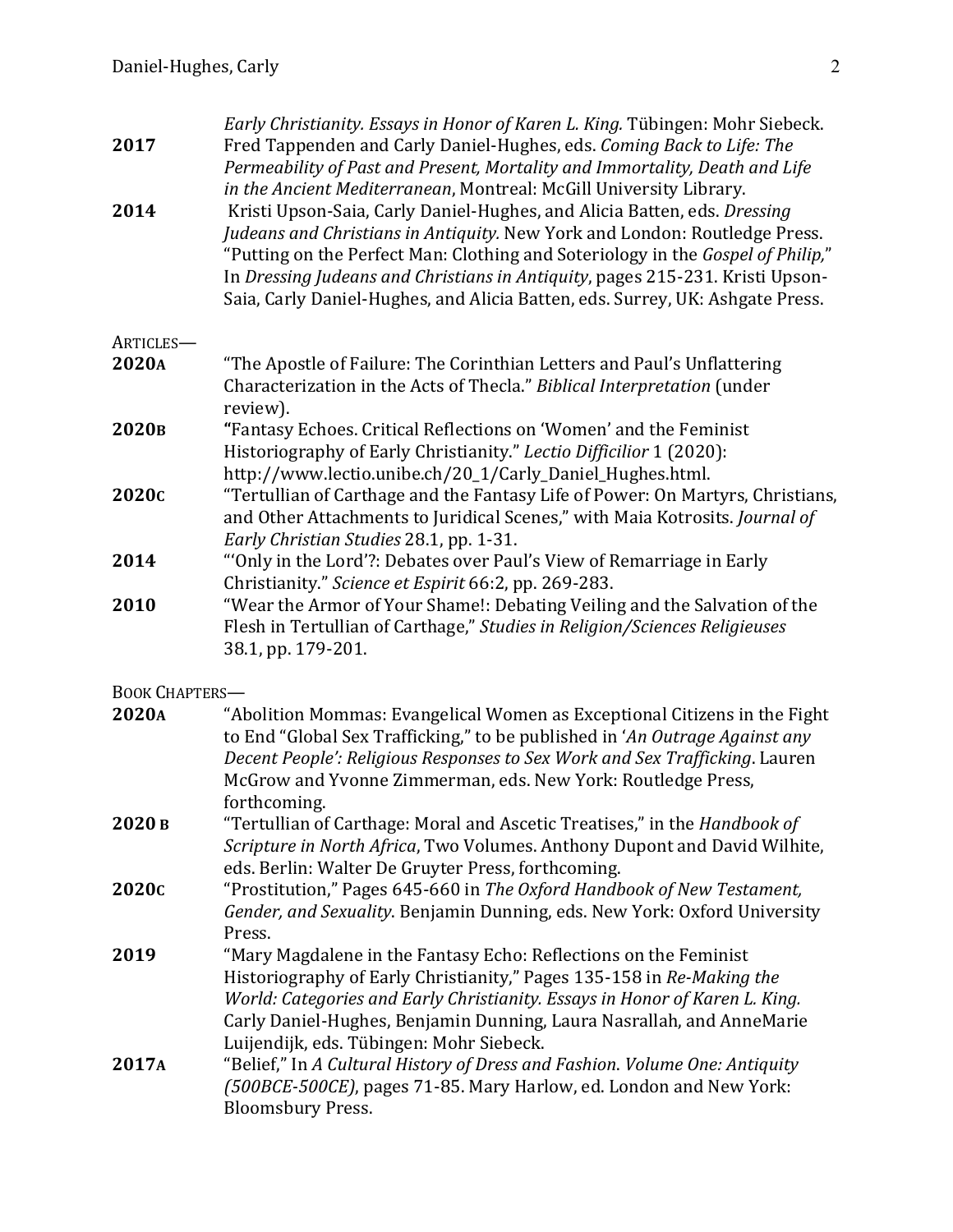| 2017 <sub>B</sub> | "We are Called to Monogamy: Marriage, Virginity, and the Resurrection of the    |
|-------------------|---------------------------------------------------------------------------------|
|                   | Fleshly Body in Tertullian of Carthage," In Coming Back to Life: The            |
|                   | Permeability of Past and Present, Mortality and Immortality, Death and Life     |
|                   | in the Ancient Mediterranean, pages 239-265. Montreal: McGill University        |
|                   | Library.                                                                        |
| 2015              | "The Perils of Idolatrous Garb: Tertullian and Christian Belonging in Roman     |
|                   | Carthage," In Religious Competition in Greco-Roman World, pages 15-26.          |
|                   | Nathaniel P. DesRosiers and Lily C. Vuong, eds. Atlanta, SBL Press.             |
| 2014              | "Putting on the Perfect Man: Clothing and Soteriology in the Gospel of Philip," |
|                   | In Dressing Judeans and Christians in Antiquity, pages 215-231. Kristi Upson-   |
|                   | Saia, Carly Daniel-Hughes, and Alicia Batten, eds. Surrey, UK: Ashgate Press.   |
| 2012A             | "Same-Sex Desire in Early Modern Christianity," In Queer Religion Volume        |
|                   | One: Homosexuality in Modern Religious History, pages 91-127. Donald            |
|                   | Boisvert and Jay Emerson Johnson, eds. Westport, CT.: Praeger Publishers.       |
| 2012 <sub>B</sub> | "The Sex Trade and Slavery at the Meal," In Meals in the Early Christian        |
|                   | World: Social Formation, Experimentation, and Conflict at the Table, pages      |
|                   | 165-178. Dennis Smith and Hal Taussig, eds. New York and London:                |
|                   | Palgrave/Macmillan Press.                                                       |
| 2012c             | "Bodies in Motion, Bodies at Rest: Corporeality, Status, and the Negotiation    |
|                   | of Power at the Meal," In Meals in the Early Christian World: Social            |
|                   | Formation, Experimentation, and Conflict at the Table, pages 215-227.           |
|                   | Dennis Smith and Hal Taussig, eds. New York and London:                         |
|                   | Palgrave/Macmillan Press.                                                       |
|                   |                                                                                 |

ENCYCLOPEDIA ENTRIES-

| 2018 | "Prostitution," in The Oxford Encyclopedia of the Bible and Gender Studies |
|------|----------------------------------------------------------------------------|
|      | Julia O'Brien, General Editor. Part of Oxford Biblical Studies on-line.    |
| 2015 | "Tertullian" and "Justin Martyr" in The Routledge Encyclopedia of Ancient  |
|      | Mediterranean Religions, Eric Orlin, Lisbeth Fried, and Jennifer Wright    |
|      | Knust, eds. London and New York: Routledge Press.                          |
| 2013 | "Mary" in Oxford Biblical Studies On-line. Editor-in-Chief, Christopher    |
|      | Matthews.                                                                  |

MEDIA—

| 2018A             | Sexy Celibates and Unmanly Men?," A Response to the MET                                |
|-------------------|----------------------------------------------------------------------------------------|
|                   | show (May 10-October 8, 2018) Heavenly Bodies: Fashion and the Catholic                |
|                   | <i>Imagination</i> , on the <i>Immanent Frame</i> (a digital publication of the Social |
|                   | Science Research Council), OCTOBER 19.                                                 |
| 2018 <sub>B</sub> | "Evangelical Women Are Shaping Public Attitudes about Sex                              |

Work," *The Conversation Canada*. JANUARY 3.

# BOOK REVIEWS (SELECT)-

**2018** *Regulating Sex in the Roman Empire: The Bible, Ideology and Early Christians* by David Wheeler-Reed. Princeton University Press, 2017 in Journal of the American Academy of Religion 86, 868-870.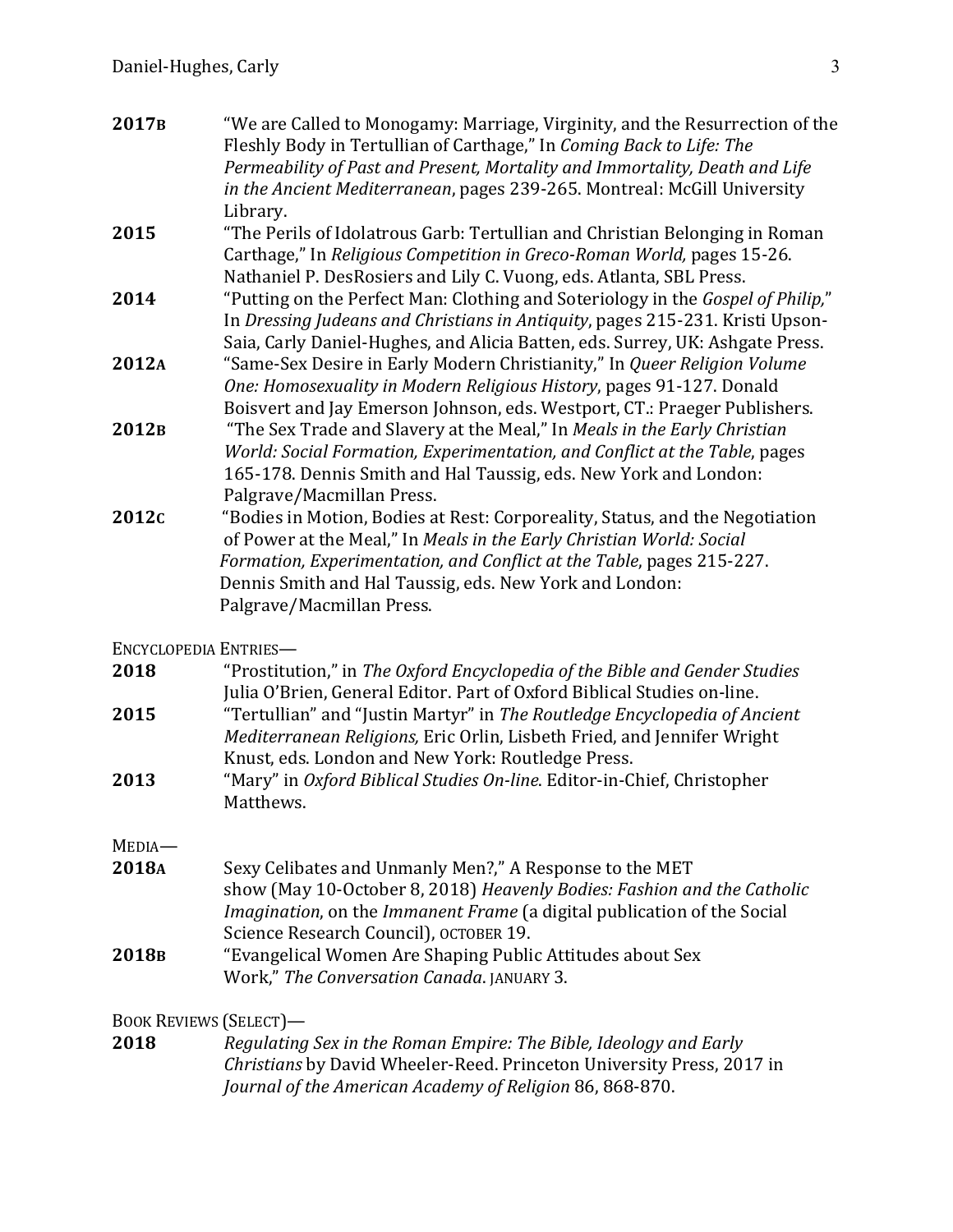- **2014** Slandering the Jew: Sexuality and Difference in Early Christian Texts by Susanna Drake University of Pennsylvania Press 2013 in *Journal of Early Christian Studies* 22:4, 589-590. **2014** *Vêtements antiques. S'habiller, se déshabiller dans les mondes anciens* Florence Gherchanoc and Valérie Huet, eds. Arles: Éditions Errance, 2012 in *Classical Review* 64:2, 498-500.
- **2009** "*Dress and the Roman Woman*" by Kelly Olson (Routledge 2008) in Bryn Mawr Digest 04.45, Spring Issue.

### **CONFERENCE PAPERS AND PRESENTATIONS**

| 2020A             | "Unstoppable": Evangelical Women, the Bible, and the Global Fight to End<br>"Sexual Slavery", paper accepted for the 2020 SBL Meeting in Boston, MA.                                                                                                                      |
|-------------------|---------------------------------------------------------------------------------------------------------------------------------------------------------------------------------------------------------------------------------------------------------------------------|
| 2020в             | "Animality, Sexual Difference and Biopolitics: Rethinking Clement of<br>Alexandria's Pedagogus." Invited talk to be presented at the Enoch Nangeroni<br>Meeting Berlin, July 5-7 <sup>th</sup> , 2020. Meeting Canceled due to Covid-19.                                  |
| 2020c             | "Shame on You! The Performance of Shame in Tertullian of Carthage." Invited<br>paper to be presented at the "Shame and Virtue" International Conference,<br>Aix-en-Provence, France, June 15 <sup>th</sup> -17 <sup>th</sup> , 2020. Meeting Canceled due to<br>Covid-19. |
| 2019A             | "The Apostle of Failure: A Rereading of Paul in the Acts of Paul and Thecla,"<br>presented at the Society of Biblical Literature, San Diego, CA, November.                                                                                                                |
| 2019 <sub>B</sub> | "The Fantasy Echo and the Feminist Historiography of Early Christianity,"<br>presented at the Society of Biblical Literature, San Diego, CA, November.                                                                                                                    |
| 2016A             | "The Not-So Precarious Lives of the Early Christian Martyrs?" presented at<br>the Society of Biblical Literature, San Antonio, TX, November.                                                                                                                              |
| 2016в             | "Roman Discipline and its Discontents: Rereading Tertullian on Martyrdom,"<br>presented at the Afterlives of Violence Conference, Queens University,<br>16-18 September.                                                                                                  |
| 2014A             | "Deciphering Religious Dress in Roman North Africa: Tertullian on the<br>Clothing of Christians and Rival Cults," presented at the Society of Biblical<br>Literature Meeting (San Diego, CA.), November.                                                                  |
| 2014 <sub>B</sub> | "God Will Save Us Entire: Resurrected Bodies and Sexual Ethics in Tertullian<br>of Carthage," at the Coming Back to Life: Performance, Memory, and<br>Cognition Conference (McGill and Concordia Universities, Montreal), May.                                            |
| 2012A             | "A Tunic Fit for Carthage: Tertullian and the Making of Christian Men," at the<br>Society of Biblical Literature Meeting (Chicago, IL.), November.                                                                                                                        |
| 2012 <sub>B</sub> | "Putting on the Perfect Man: Clothing and Soteriology in the Gospel of Philip,"<br>at the Canadian Society for Biblical Studies (Waterloo, ON), May 2012.                                                                                                                 |
| 2011              | "A Strange Sort of Monogamy? Sexuality, Marriage and Salvation in<br>Tertullian," presented at the 16 <sup>th</sup> International Patristics Conference (Oxford,<br>UK), August.                                                                                          |
| 2010A             | Response to "Rethinking the Lord's Supper," at the National Meeting of the<br>Society of Biblical Literature (Atlanta, GA.), November.                                                                                                                                    |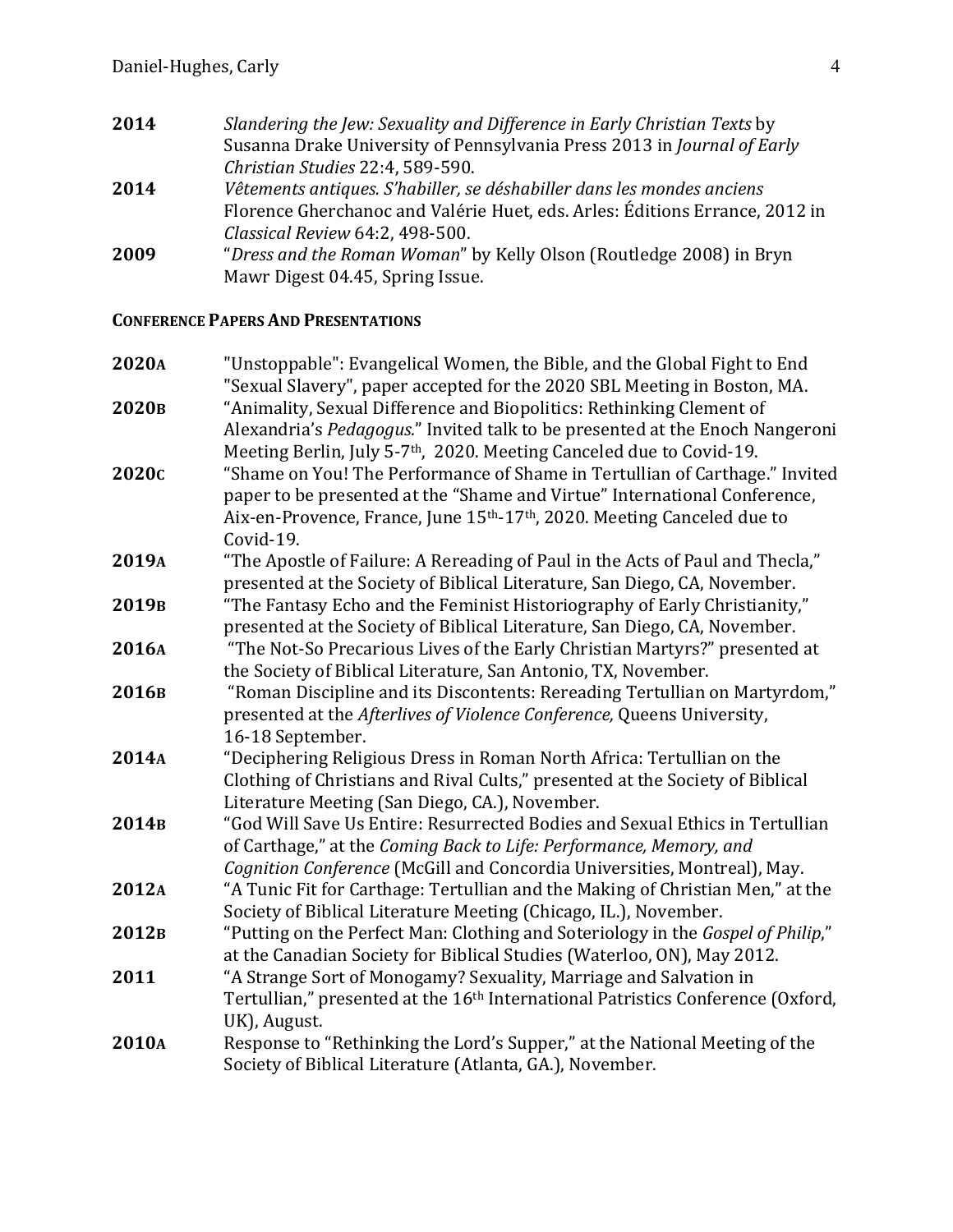| 2010 <sub>B</sub> | "The Cover-Up: Veiling in Comparative Perspective," Panel Participant and    |
|-------------------|------------------------------------------------------------------------------|
|                   | Chair at the Canadian Society of Religious Studies Annual Meeting            |
|                   | (Montreal), May.                                                             |
| 2009A             | "Bodies in Motion, Bodies at Rest: Corporeality, Status, and the             |
|                   | Negotiation of Power at the Meal," presented to the Greco-Roman Meals        |
|                   | Seminar at the Society of Biblical Literature National Meeting (New Orleans, |
|                   | LA.), November.                                                              |
| 2009 <sub>B</sub> | "Donning the Veil: Religion and Politics in the Portraiture of Imperial      |
|                   | Roman Women," presented at the inaugural meeting of the Society for the      |
|                   | Study of Ancient Mediterranean Religions (Pontifical Institute, Rome) June.  |
| 2009с             | "Sex Trade and Slavery at the Meal," presented at the National Meeting of    |
|                   | the Society of Biblical Literature (Boston, MA), November.                   |
| 2007              | "Early Christian Veiling in North Africa: The Importance of the Visual       |
|                   | Record," presented at the National Meeting of the Society of Biblical        |
|                   | Literature (San Diego, CA.) November.                                        |
| 2006              | "A Blessed State of Existence': Tertullian on Sexual Renunciation and        |
|                   | Refiguring Christian Households," presented at the National Meeting of       |
|                   | the Society of Biblical Literature (Washington D.C.), November.              |
| 2005              | "Glorify God in Your Body': Figuring the Well-to-Do Woman in Tertullian's    |
|                   | De Cultu Feminarum," presented at the Pappas Patristic Institute             |
|                   | (Brookline, MA), Spring.                                                     |
|                   |                                                                              |

#### **INVITED LECTURES FOR PUBLIC AUDIENCES**

| presented at McGill Lectures Series, "Women in the Ancient World,"<br>November.<br>2017A<br>"The Projecta Casket," at Concordia University's Faculty of Arts and<br>Sciences Beyond Disciplines Event, April.<br>2017 <sub>B</sub> | 2018 | "Truly I Tell You Prostitutes Will Go to the Kingdom of God before     |
|------------------------------------------------------------------------------------------------------------------------------------------------------------------------------------------------------------------------------------|------|------------------------------------------------------------------------|
|                                                                                                                                                                                                                                    |      | You: Prostitutes/Sex Workers in the Ancient Christian Imaginary,"      |
|                                                                                                                                                                                                                                    |      |                                                                        |
|                                                                                                                                                                                                                                    |      |                                                                        |
|                                                                                                                                                                                                                                    |      |                                                                        |
|                                                                                                                                                                                                                                    |      |                                                                        |
|                                                                                                                                                                                                                                    |      | "Ancient Power Dressing: Women, Clothing, and Religious Authority      |
|                                                                                                                                                                                                                                    |      | in Early Christianity," presented at Dawson College (Montreal), Social |
|                                                                                                                                                                                                                                    |      | Sciences Week, February.                                               |
| "Saint Thecla and Women's Devotions in Early Christianity," the<br>2010                                                                                                                                                            |      |                                                                        |
| Keynote address at the Annual Dinner of the Rassemblement des                                                                                                                                                                      |      |                                                                        |
|                                                                                                                                                                                                                                    |      | Chrétiens du Moyen-Orient (Montréal), April.                           |

### **INVITED UNIVERSITY/COLLEGE LECTURES**

- **2019** "Josephine Butler: Patron Saint of Prostitutes," presented at the "Women and Religion" event organized by Undergraduate Religion Student Association, Concordia University, January.
- 2015A ""Remembering and Remembered Women': Funerary Practice and Social Memory in Christian North Africa," presented at a Colloquium in Memory of Dean Ellen Aitken, McGill University (Montreal), April.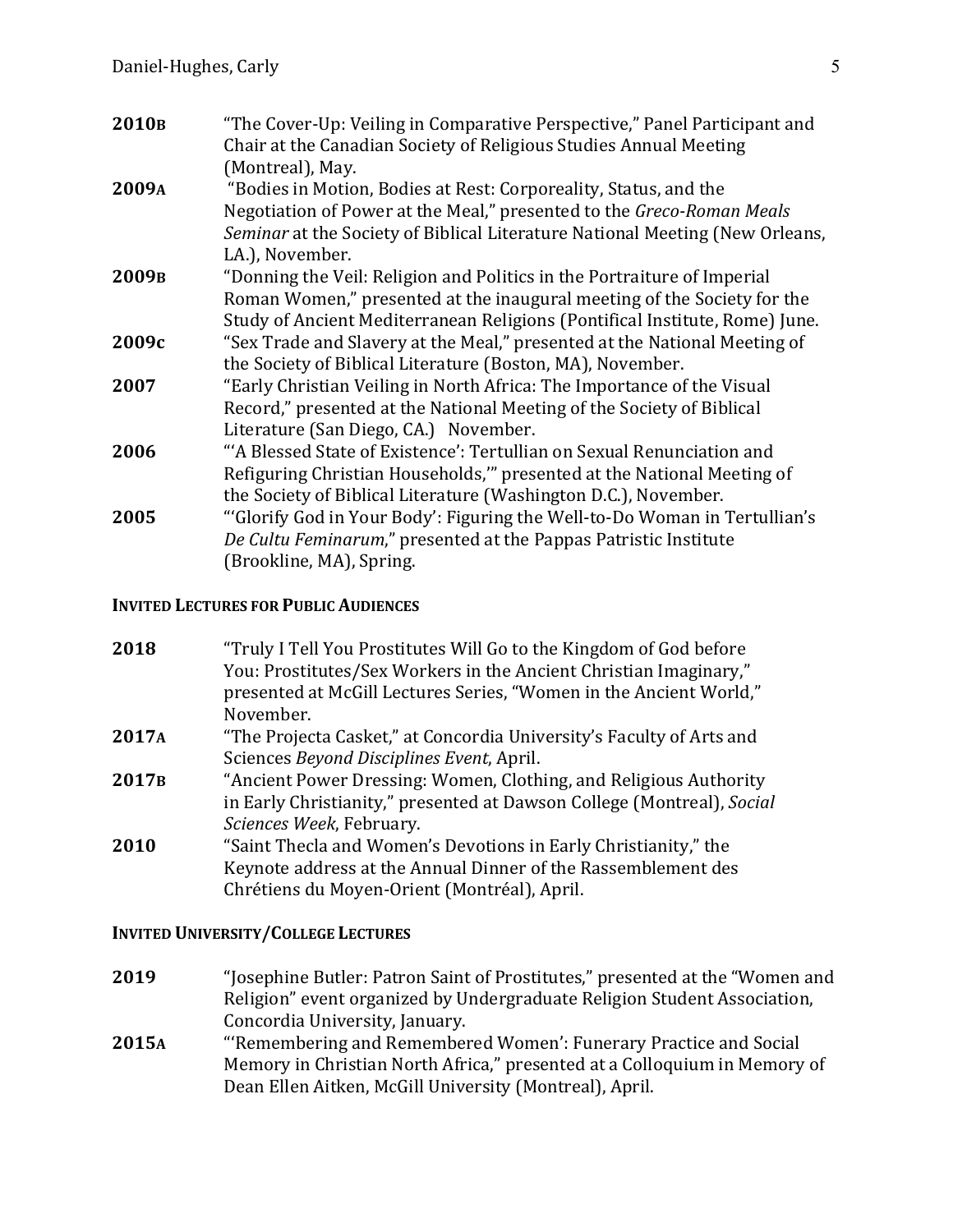| "Producing and Contesting Martyrdom in Pre-Decian Roman North Africa,"<br>2015 <sub>B</sub>  |  |
|----------------------------------------------------------------------------------------------|--|
| presented at The Westar Institute (Santa Rosa, CA.), March.                                  |  |
| "Immaterial Girls: Women's Dress and Asceticism in Late Antique<br>2015c                     |  |
| Christianity," the Keynote Address at the Annual Graduate Interdisciplinary                  |  |
| Conference (organized by the graduate students of Concordia University's                     |  |
| Dept. of Religion), March.                                                                   |  |
| 2015 <sub>D</sub><br>"Only in the Lord?': Interpreting Paul on Remarriage in Early Christian |  |
| Carthage," at the Association catholique des études bibliques au Canada                      |  |
| (Ottawa, ON), June.                                                                          |  |
| 2013<br>"Mundus Muliebris: Women and the Art of Beauty in the Roman World,"                  |  |
| Concordia University Classics Undergraduate Student Association, March.                      |  |
| "Mary Magdalene and Early Christian Memory," presented at the Religion and<br>2010           |  |
| Popular Culture Symposium, Co-sponsored by the Student Associations in                       |  |
| Religion and Theological Studies, Concordia University, February.                            |  |
| "Feminism, Gender Theory, and Early Christian Texts," presented at the<br>2008               |  |
| Feminist Research Day at Concordia University Conference hosted by the                       |  |
| Simone de Beauvoir Institute, May.                                                           |  |

# **PROFESSIONAL SERVICE AND MEMBERSHIP IN LEARNED SOCIETIES (SELECT)**

| 2017-PRESENT | Member of the Steering Committee of the "Inventing Christianities"<br>Section, Society of Biblical Literature.                                                                   |
|--------------|----------------------------------------------------------------------------------------------------------------------------------------------------------------------------------|
| 2017-PRESENT | Member Editorial Board of the Gorgias Press Series, Gorgias Studies in<br>Early Christianity and Patristics                                                                      |
| 2014-2017    | Member of the Steering Committee of the "Christianity Seminar,"<br>Westar Institute, Santa Rosa, CA.                                                                             |
| 2012-2015    | Faculty Member of GRECAT/CLARG (Groupe de recherche sur le<br>christianisme et l'Antiquité tardive / Christianity and Late Antiquity<br>Research Group) with l'Université Laval. |
| 2010-2014    | Member Steering Committee of the Meals in the Greco-Roman World<br>Group of the Society of Biblical Literature.                                                                  |
| 2007-2010    | Co-Chair of the "Sex, Gender, and Sexuality in Pre-Modern<br>Christianity" Section of the American Academy of Religion.                                                          |
| 2007-2010    | Member of the Meals Group at the Society of Biblical Literature 2007-<br>2010.                                                                                                   |

### **HONORS AND AWARDS**

| 2012 | The President's Award for Excellence in Teaching, "New Teacher," Concordia                  |
|------|---------------------------------------------------------------------------------------------|
|      | University.                                                                                 |
| 2011 | The Dean's Award for Teaching Excellence, Concordia University.                             |
| 2010 | The "Outstanding Contribution Award," Concordia University Association for<br>Student Life. |
|      |                                                                                             |

**GRANTS**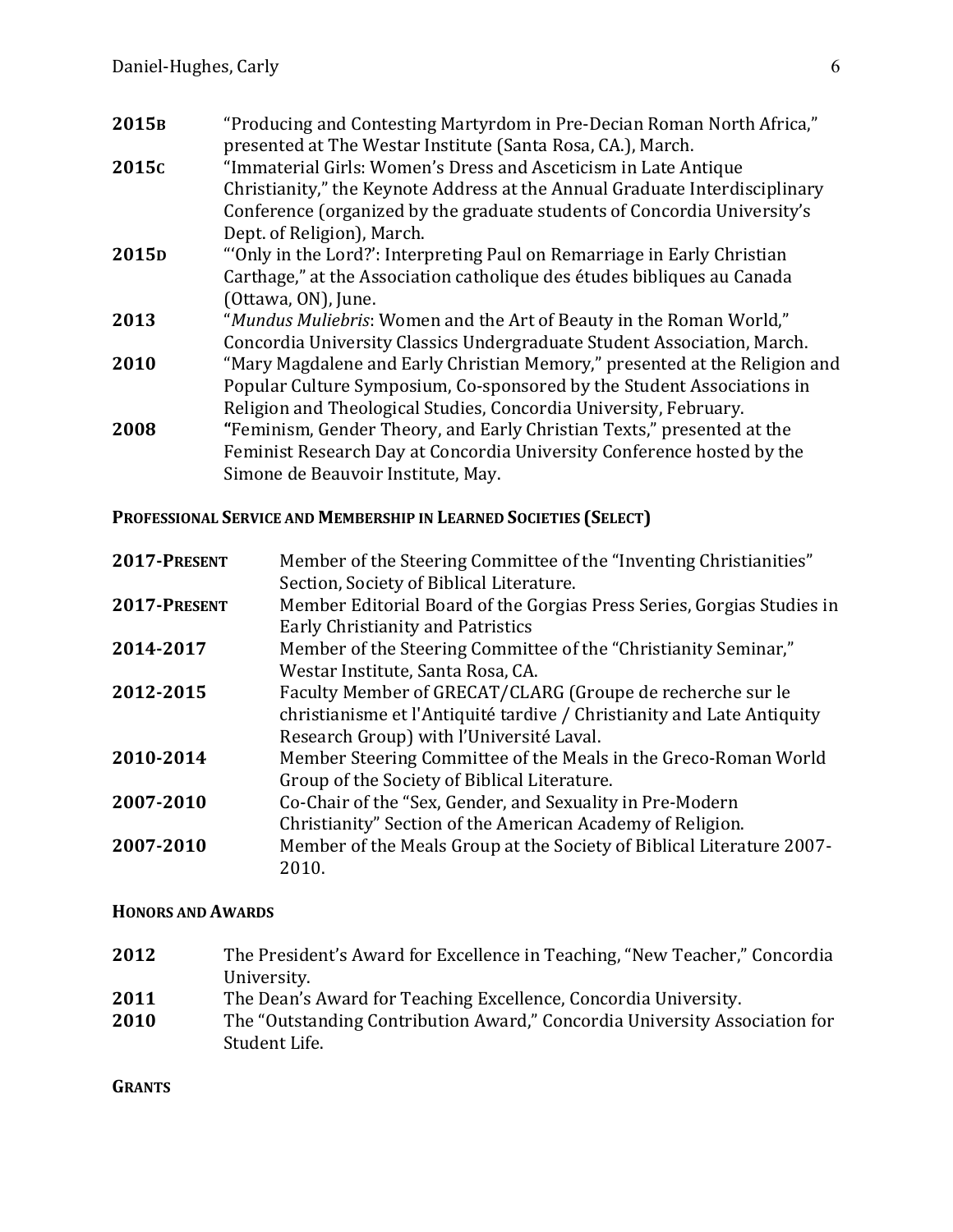- **2019** SSHRC (national funding agency) Development Grant, Primary Investigator, entitled "Evangelical Women Leaders, the Bible and the Global Fight to End "Sex Trafficking," requested \$49,901, submitted Fall 2019, funding not allocated.
- **2018** SEED FUNDING (Office of The Vice President), for a project entitled, The "New Abolitionists": Evangelical Women and Global Anti-Sex Trafficking Campaigns, awarded \$5,409.55.
- **2018-2019** AID TO RESEARCH RELATED EVENTS (Office of The Vice President), PI Queer Nuns: Gender and Sexuality in Contemporary Christianity, awarded \$1,617.
- **2018 AZIRELI GRANT, for a project entitled "Conceiving Pregnancy, Childbirth, and** Infant Mortality in Roman Period Israel/Palestine?: What Can Material Remains Tell Us?," awarded \$5,41.
- **2013-2014** AID TO RESEARCH RELATED EVENTS (Office of The Vice President), PI Coming Back to Life Workshop, awarded \$3,044.

# **STUDENT SUPERVISION**

# **DOCTORAL STUDENTS—**

Supervision (Primary), PhD in Religion:

- Angelique Koumouzelis, SSHRC-funded. "Born of Joy or Sin': History of Prostitution in Late Antiquity," Proposal passed Winter 2014, (withdrawn 2017).
- Meaghan Matheson, SSHRC-funded. "Do Not Force the Stranger; Do Not Force the Servant of God: Sexual Violence, Women's Prophecy, and the Early Followers of Christ," Proposal passed Fall 2017.
- Nina Mazhjoo, "Persia in the Hellenistic and Roman Imaginations: A New Approach to the Roman Cult of Mithras," Defended June 2019.
- Catherine Leisser, SSHRC-funded. Currently On Medical Leave.

# Co-Supervisor, PhD in Religion:

(with Dr. Naftali Cohn) Lucas Cober, SSHRC-funded. Proposal Passed April 2020. PhD Thesis Committee Member:

- PhD, Religion, Brice Jones, "New Testament Texts on Greek Amulets from Late Antiquity and Their Relevance for Textual Criticism," Defended April 2015.
- PhD, Religion, Esti Mayer, "The Priestly Liturgy of Yosse ben Yosse," Defended Jan. 2019.
- Calogero Miceli, Currently Writing Proposal.
- Joseph Brito, Proposal Passed March 2020.
- Elliot Mason, Proposal Passed March 2020.
- Laurel Andrews, Proposal Passed June 2020.
- Spyridon Loumakis, SSHRC-funded. Currently Writing Comprehensive Exams.

# **MASTER'S STUDENTS—**

Primary Supervisor: MA in Religions and Cultures & MA History and Philosophy of Religion:

• Brooke Murray, in coursework.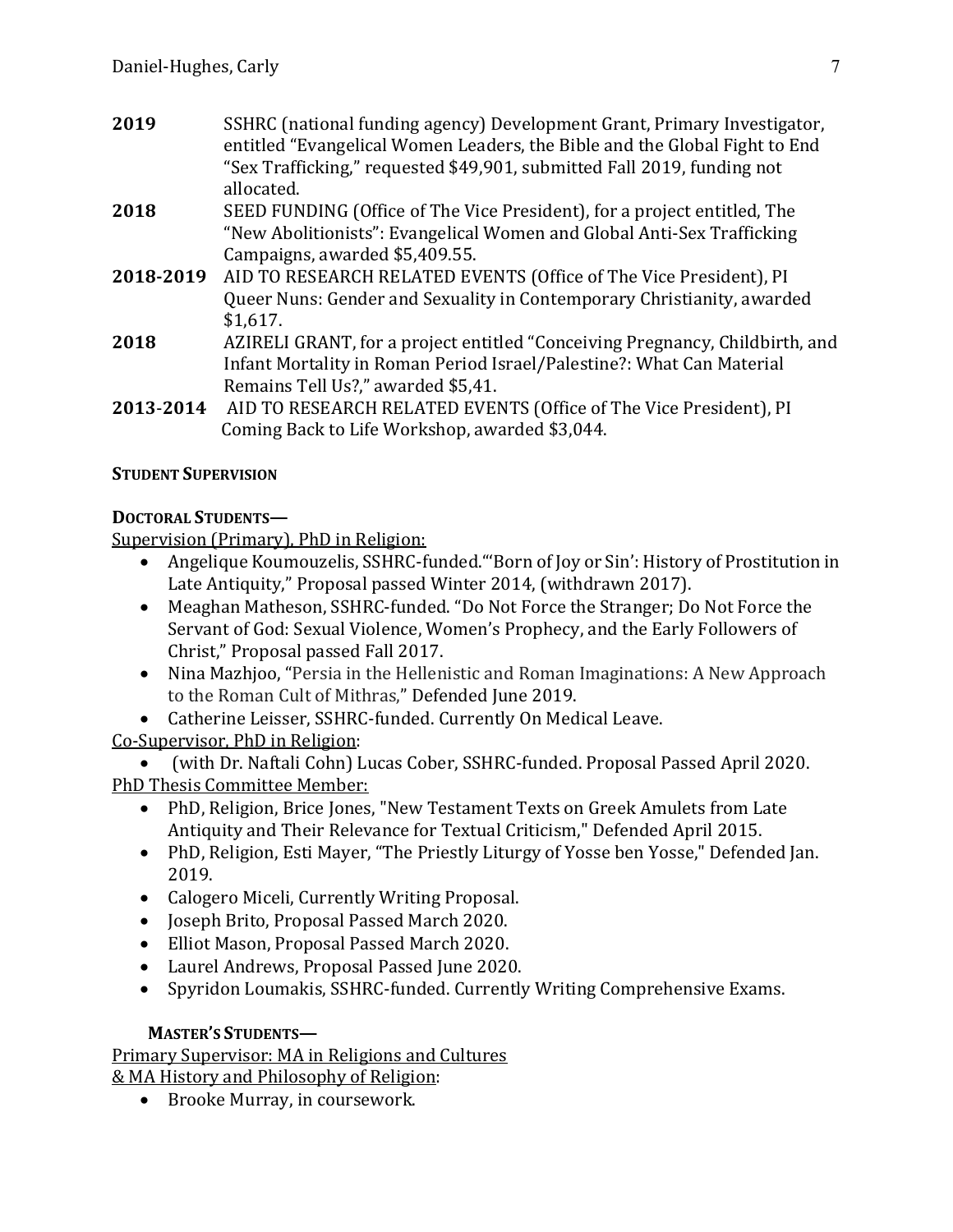- Frederick Lambert, in coursework.
- Alessia Infantino, in coursework.
- Olivia Schultz, in coursework, SSHRC-funded.
- Veronica D'Orsa, in coursework. SSHRC-funded, Research Paper in Progress Topic: Queer theory and Medieval hagiography.
- Liam Avalon, in coursework. SSHRC-funded, Research Paper in Progress Topic: Saint Peter's Basilica and Renaissance Culture.
- Sebastian Jacek-Côté, Research Paper in Progress. Topic: New materialism and religious studies.
- Camellia Jahanshahi, "The Divine in Drag: Hold Each Other Close," June 2019.
- Keegan Lathe-LeBlanc, "Post-Modern Conversion: A Structural Analysis of the Discourse and Narrativization of Transsexual Transition and Christian Conversion," Summer 2018.
- Tirza Harris, "Unraveling Our Truths: Remythologizing Christian Thought for a Way into the Future," Summer 2018.
- Eleni Psaurdis, "Moving Mary Towards Queer Identity: Queering Perpetual Virginity in the *Protoevangelium* of *James*," Winter 2015.
- Taylor Baruchel, SSHRC-funded: "Receive the Widow Judith, Exemplar of Chastity...and her Favourite Slave-Girl: A Gender Critical and Queer Analysis of the Book of Judith," December 2015.
- Julia Rombough, "Child Nuns: Childhood and Vocation in the Early Modern Italian Convent," Winter 2013.
- Ivica Maritek, "A Comparative analysis of the Marian Apparitions of Medugorje," Winter, 2013.
- Dejai Barnes, SSHRC-funded. "She is the Phoenix Who is Alone": An Analysis of Power and Performance in the Trial of Marguerite Porete and the Mirror of Simple Souls," Winter 2012.
- Orenda Boucher, "Torture Dreamscapes: Reimagining the Martyrdom of Jean de Brébeuf" Fall 2012.
- Meaghan Matheson, "The Words of an Ascetic and the Speech of a Virgin: A Reading of The Life and Regimen of the Blessed and Holy Syncletica," Spring 2011.
- Elizabeth Palov, "Holy Harlots: A Reading of the *Life of Mary of Egypt*," Spring 2011.
- Phil Wakeford, "Theorizing the Resurrection in Two Ancient Christian Thinkers: Origen and Tertullian," Spring 2011.
- Astrid Schau-Larsen, "In God We Trust: A Documentary on HIV/AIDS Crisis and Christian Response in Uganda," thesis passed Spring 2011.
- Gisele Pritchard, "Defining Delusions: A Critical Examination of the Assumptions informing Richard Dawkins' *The God Delusion*," thesis passed Spring 2010.
- Catherine Humes, "Beyond Left and Right: Women Priests, New Feminists, and the Search for Common Ground among Catholic Women in North America," thesis passed Fall 2009.

# **UNDERGRADUATE HONOURS SUPERVISION—**

• Cora Ballou, "How 'Jewish' was Judea?: Religion and Identity under Herod the Great," Spring 2014.